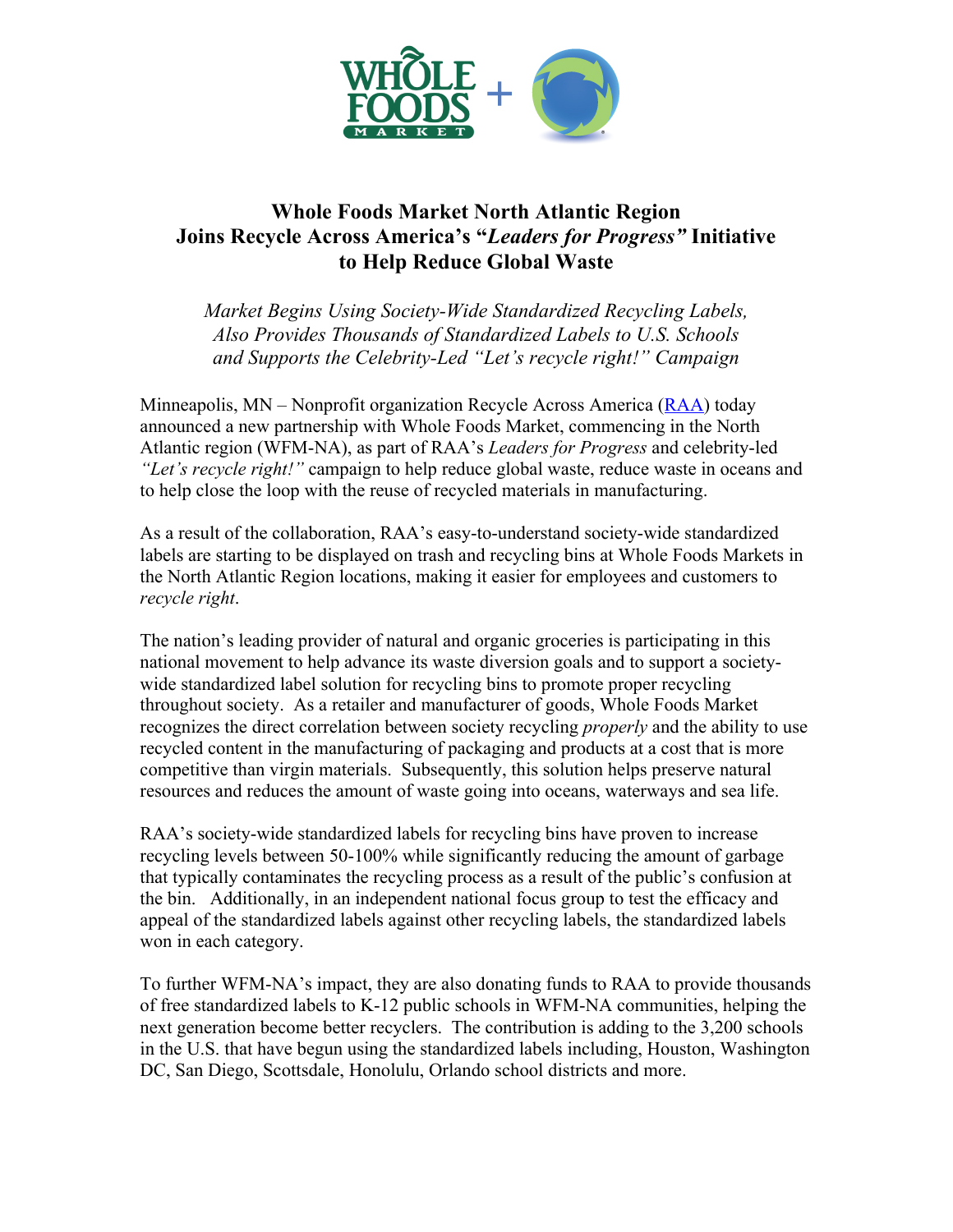The support from WFM-NA and other brands joining the *Leaders for Progress* initiative is also helping advance the celebrity-led "Let's recycle *right*!" public service campaign – which has engaged more than 40 celebrities and is being deemed the next "Got Milk" campaign, but for recycling.

"Whole Foods Market's North Atlantic region is proud to play a role in Recycle Across America's important movement towards standardized labels for recycling bins," said Karen Franczyk, Green Mission Coordinator for Whole Foods Market's North Atlantic region. "Our customers share our commitment to environmental stewardship and by supporting the Let's Recycle *Right!* Campaign, we are giving them a valuable tool towards supporting that goal. Additionally, Whole Foods Market is proud to be donating standardized recycling labels to a number of our local schools. Educating our youngest stakeholders is a crucial step towards creating real environmental change for the future."

Recycling has been identified as the most important action society can take to help the environment, but only when it is done properly. Every day there are millions of tons of garbage thrown in recycling bins as a result of the public's confusion from historically inconsistent and confusing labels on bins. This contamination cripples the economics of recycling and prevents many companies from choosing recycled materials for use in their manufacturing. When manufacturers continue to use virgin materials, finite natural resources deplete rapidly. Additionally, without proper recycling and reuse of materials, these otherwise valuable materials increasingly plague waterways, oceans and harming sea life.

"It's outstanding to be partnering with Whole Foods Market in the North Atlantic region," said Mitch Hedlund, Executive Director of RAA. "Whole Foods hits on every touch-point of this solution because they are a high-profile consumer brand, retailer and manufacturer. In a way, Whole Foods Market is the perfect trifecta to demonstrate the three critical players it takes to properly 'close the loop.' Whole Foods Market's overall brand resonates with society as high quality and environmentally progressive, therefore working with them is a powerful alliance to help this solution advance more quickly. Leaders for progress such as WFM-NA are environmental game changers because they are able to inspire change at a macro level to rapidly pollinate progress. The fact that they are also donating standardized labels to schools further demonstrates their ongoing commitment to sustainability that will benefit our planet for generations to come."

The society-wide labeling solution for recycling bins is also being used by an increasing number of universities, public destinations and some of the most notable businesses and brands in the world. To date there are nearly 750,000 of RAA's standardized labels on recycling bins throughout the U.S.

## **About Recycle Across America**

Recycle Across America (RAA) is a  $501(c)(3)$  non-profit organization, which has developed the first and only society-wide standardized labeling system for recycling bins to help eliminate the public confusion surrounding recycling and to improve the economics of closed loop manufacturing. RAA and the standardized labels have been identified as a *world-changing solution* by *Ashoka* Global Innovators for the Public and are being referred to as *"one of the most important environmental fixes taking root today."* For more information about RAA's standardized label initiative or its celebrity